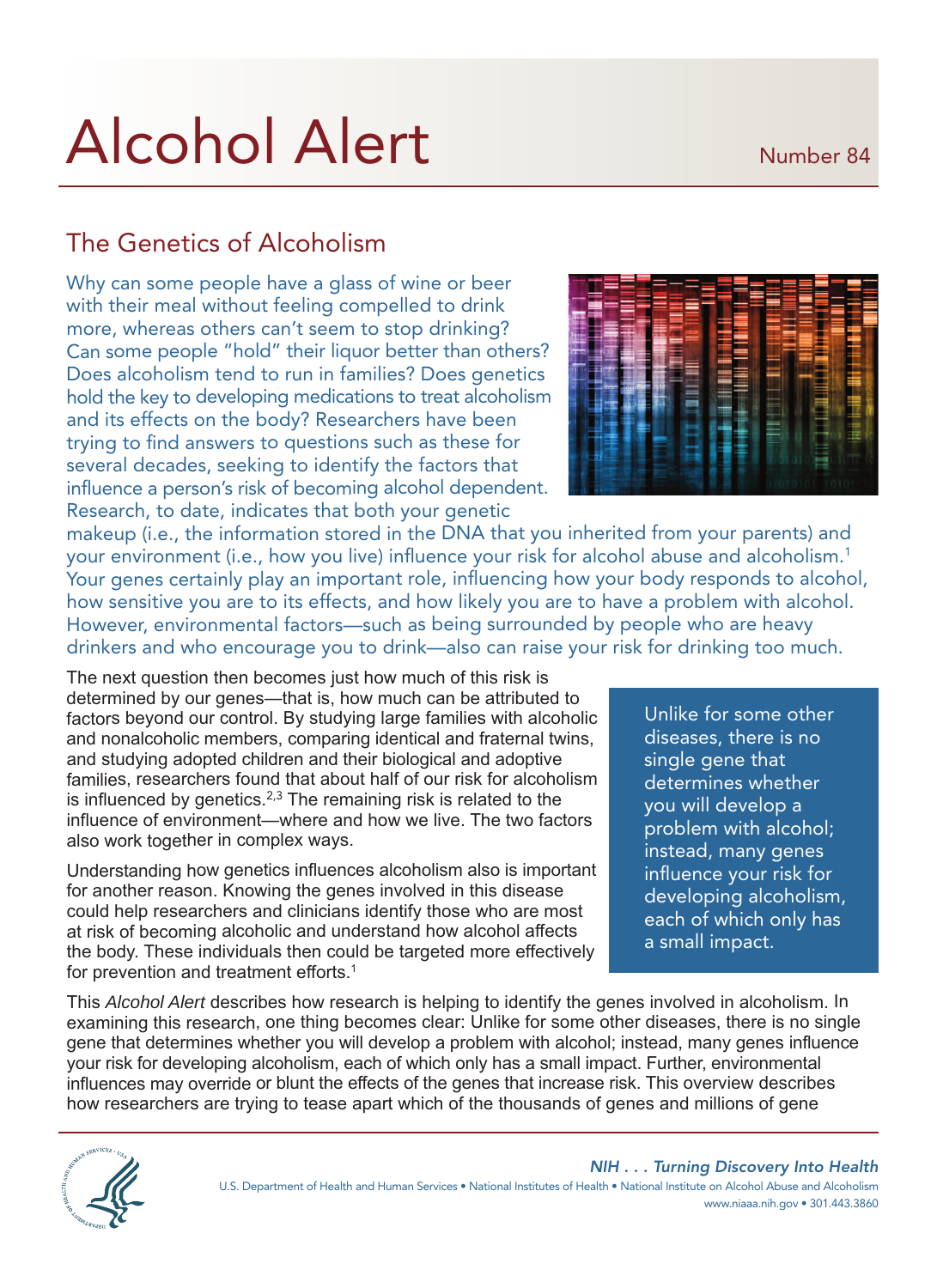variants that make up your DNA play a role in alcoholism, how some of these genes act, and how these genes interact with your environment to determine how you and your body respond to alcohol.

## **Identifying Genes That Play a Role in Alcoholism**

Genetic research has made tremendous advances in the past decade. Researchers have determined the order of the billions of DNA building blocks that make up human genetic material (the genome) and now are working to unravel how all the genes hidden in this genome work together to form each of us. These investigations have shown that some simple traits, such as eye color, are determined by only one or a few genes. Other traits or diseases, however—such as an increased risk for alcoholism—are highly complex. These traits are determined by numerous genes that can be found in different variants, some of which increase the risk of developing the disease, whereas others may decrease risk.

So how do researchers go about finding these genes and gene variants that influence the risk for alcoholism? One way is to look specifically at genes that are likely candidates role, such as the genes involved in the breakdown of alcohol in the body.<sup>1,4</sup> This approach looks at only a small number of genes and gene variants at a time, however, and additional genes may go undetected simply because they were not suspected as candidates in the first place.

Although the task of isolating the genes involved in alcoholism is daunting, researchers have had some success.

Another strategy is to cast the net more broadly, looking at larger stretches of DNA throughout the entire genome to see if any DNA regions are found more commonly in alcoholic than in nonalcoholic people. Researchers then can analyze these regions more closely to identify the genes located there and determine their potential roles in alcoholism.1,4

Using minute DNA samples applied to microchips that can be tested with numerous molecular probes, researchers now are capable of analyzing the presence of millions of small DNA variations across a person's genome. Using such so-called genome-wide association studies, researchers can find those variants that occur more often in people with alcoholism than in those without the disease.<sup>5</sup> Such studies have identified numerous such DNA variants and have mapped their locations in the genome.<sup>4</sup> Researchers now face the significant challenge of determining how those DNA variants actually affect a gene's function and how those genes, in turn, influence the risk for alcoholism.

To better understand how gene function translates to alcoholism risk, scientists have used animals bred specifically for certain alcohol-related traits.<sup>6,7</sup> For example, mice and rats have been used to assess how genes influence withdrawal symptoms when alcohol use is discontinued.<sup>8,9</sup> To this end, investigators either breed animals specifically so that they show a desired trait (e.g., severe withdrawal symptoms) or they use genetic engineering to manipulate specific genes.<sup>6,7</sup> Using such techniques, researchers have identified a gene that influences alcohol withdrawal seizure severity in mice, enabling them to study this very human behavior more closelv.<sup>10,11</sup>

## **Specific Genes Influencing Alcoholism Risk**

Although the task of isolating the genes involved in alcoholism is daunting, researchers have had some success. For a number of these genes, their roles seem relatively straightforward, such as those that participate in breaking down alcohol or help cells in the brain to communicate with one another. For other genes, however, their involvement is more unexpected, such as genes that help control the body's daily "clock" rhythms or aid in the body's immune defense system.

#### **Genes Encoding Enzymes Involved in Alcohol Breakdown**

Some of the first genes linked to the risk of alcoholism were those that help break down alcohol in the body.<sup>12</sup> This breakdown occurs in two steps: first, alcohol is converted into acetaldehyde, and then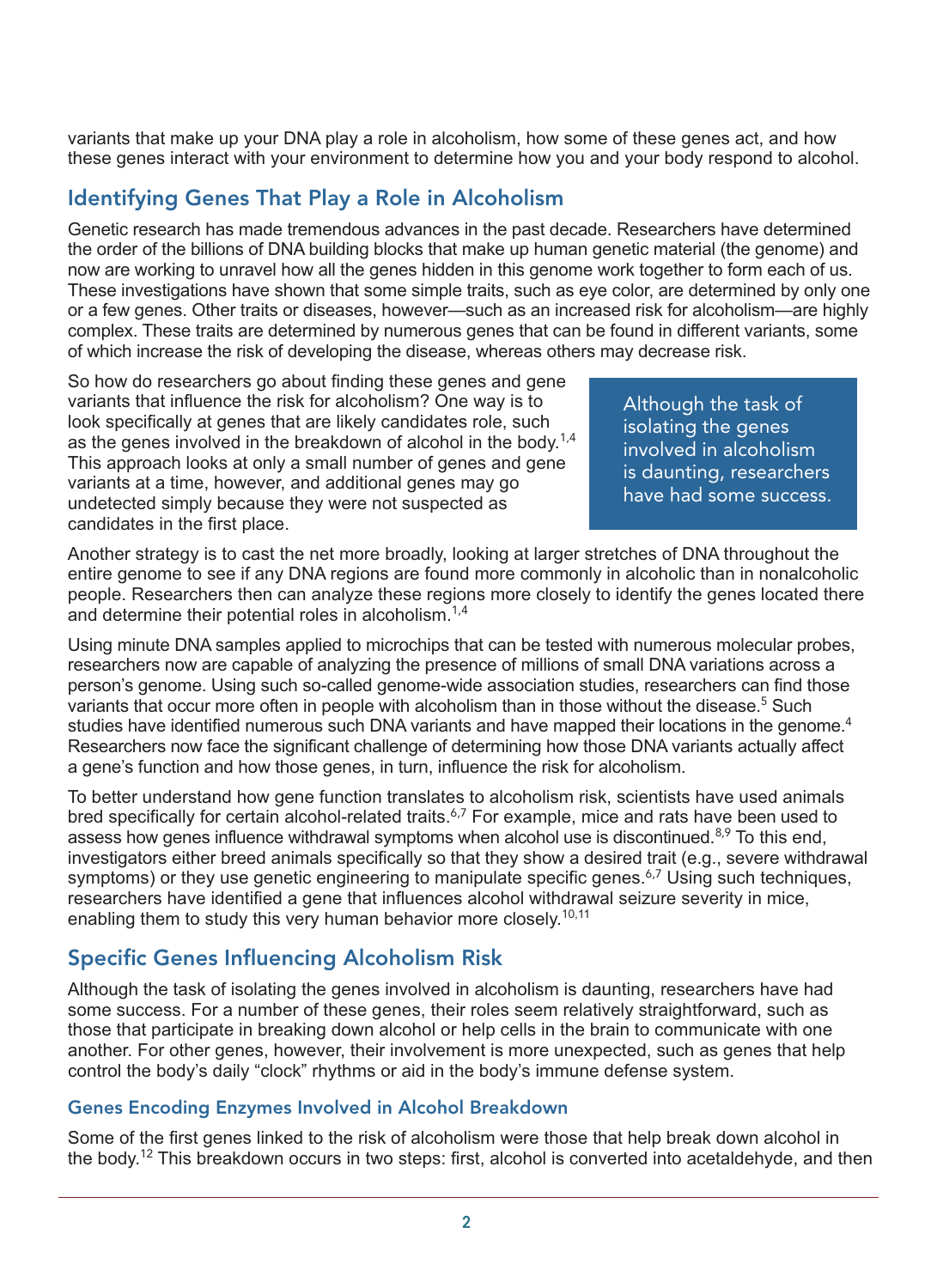acetaldehyde is converted into acetic acid, before being eliminated from the body. This breakdown is caused by two enzymes, alcohol dehydrogenase (ADH) and aldehyde dehydrogenase (ALDH). A number of genes contain the genetic codes that produce these enzymes, and each of those has several variants.<sup>12</sup> The rate at which a given person breaks down alcohol depends on the combination of gene variants he or she inherited. For example, some people may metabolize alcohol quickly but have a problem breaking down the in-between by-product acetaldehyde, leaving it to accumulate in the body.<sup>13</sup> Acetaldehyde is a toxic substance, and if its levels in the body get too high, the person experiences unpleasant effects, such as flushing and nausea after drinking alcohol. As a result, people carrying this gene variant may be less likely to drink and therefore may have a lower risk of alcoholism.<sup>14,15</sup>

#### **Genes Encoding Brain-Signaling Molecules**

The basis for alcohol's intoxicating effects can be found in the brain-cell networks that signal the body's responses. Not surprisingly, these brain-signaling networks also affect a person's risk of alcoholism.<sup>16</sup> Nerve signals in the brain are relayed by numerous types of signaling molecules that are released from one brain cell and then bind to "docking molecules" on other brain cells, thereby increasing or decreasing the likelihood that the signal-receiving brain cell fires a new nerve signal. Alcohol modifies the functions of some of these signaling systems, including one called γ-aminobutyric acid (GABA) and its receptors. It seems to be one of the main targets of alcohol in the brain.<sup>17</sup> Alcohol's effects on the GABA system influence how pleasant or rewarding you perceive alcohol to be.<sup>18</sup>

One gene associated with the GABA system, called *GABRA2*, is considered a major genetic player in alcohol dependence.<sup>19</sup> People with certain variants of this gene may be particularly sensitive to alcohol's effects. One study found even simply smelling alcohol was able to elicit a greater response in the brain regions of people with these gene variants compared with those who did not have these variants.<sup>18</sup> This may make them more likely to drink alcohol to keep experiencing its pleasant effects and therefore place them at higher risk for alcoholism.<sup>18</sup>

#### **Immune Function Genes**

In contrast to the examples given above, the relationship between the risk of alcoholism and genes involved in the body's defense system (i.e., the immune system) is less obvious.<sup>20</sup> Certain cells of the immune system are activated by a variety of factors, including stress and alcohol. This triggers genes

that help initiate immune responses, such as inflammation. When these immune-activated signals fire through certain brain regions, they may interfere with other important functions, such as decision making. So genes involved in the immune response may then put a person at risk for alcoholism.<sup>21</sup>

Immune responses and inflammatory reactions are highly complex, involving a variety of cells and molecules that need to interact in a coordinated manner. One key molecule that helps regulate all these processes is called nuclear factor (NF)-κB; its activity seems to be affected by alcohol and may play a role in alcoholism risk. $^{22}$ People carrying certain variants of the NF-κB genes are at increased risk for alcohol dependence.23,24 Currently also under investigation are a number of other immune-system genes that are more active in the brains of alcoholics than in nonalcoholics.<sup>20</sup>

#### **Genes Regulating the Body's Daily Rhythm**

If you inherit a certain combination of genes from your parents, are you are destined to become an alcoholic unless you never drink alcohol? The answer to this is a clear "no" because how you live also plays an important role.

Your body naturally maintains a daily rhythm for various functions (e.g., body temperature or blood pressure) that is controlled by certain "clock" genes.<sup>25</sup> This internal system and its genes (i.e., the circadian system) both influences and is influenced by alcohol use. For example, disrupting the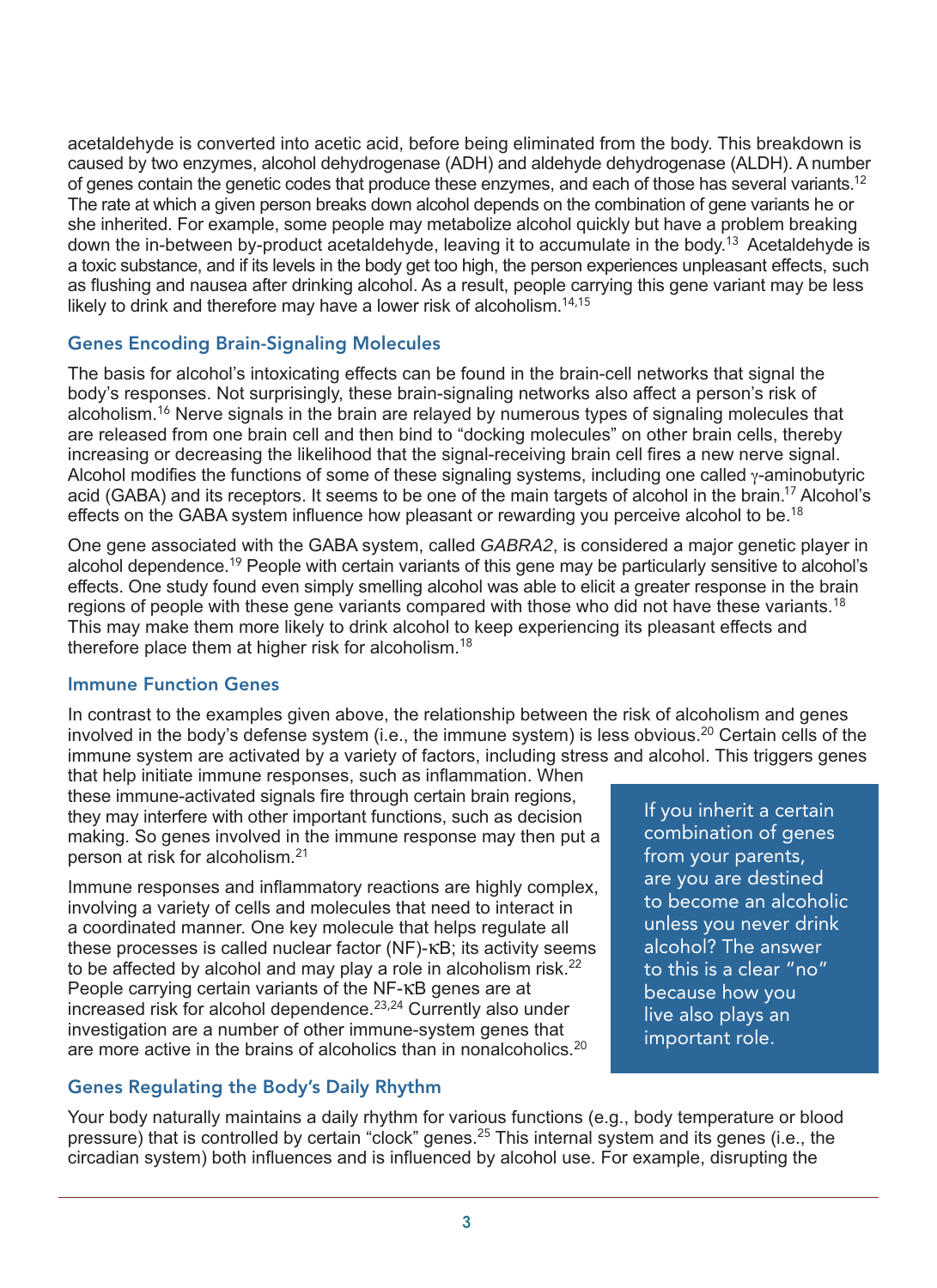body's normal daily rhythm seems to increase alcohol use. Stress (or the body's response to stress) also may play a role in this process because it activates certain clock genes, which can result in increased drinking. $26$  At the same time, alcohol consumption can alter the activities of several clock genes.<sup>27,28</sup> Because of the interactions between stress and the circadian system, alcoholrelated changes in clock-gene activity may affect your response to stress so that you are more likely to drink after stressful events, which may contribute to an increased risk of alcoholism.

The bottom line is that genes alone do not determine our destiny lifestyle choices and other environmental factors have a substantial impact.

## **Cutting-Edge Genetic Research in Alcoholism**

Although researchers already have made much progress in identifying genes that contribute to the risk of alcoholism, even more sophisticated approaches are needed to further discover how our genes influence our drinking behavior.

New techniques using animal models allow researchers to control more specifically when and where a specific gene or gene variant can be activated or inactivated to study the resulting effects.<sup>29</sup> Researchers also can modify genes of interest to change how they are expressed and, in turn, what function they have. This strategy has been used, for example, with the gene encoding a component of the GABA signaling system. The animals with the modified gene showed distinct changes in alcoholrelated behaviors, such as a preference for alcohol over water.<sup>30</sup>

Other approaches focus on the fact that many of the genes identified to date are part of larger networks of genes that interact with one another rather than act independently.<sup>31</sup> Researchers looking at such networks are using novel techniques to simultaneously study thousands of DNA probes spread over the entire genome. Such studies found that numerous alcohol-related gene networks participate in important brain-signaling pathways.<sup>32</sup> However, many important questions remain about how such networks interact and are affected by alcohol or how they may increase the risk of alcoholism.

Another new line of research was triggered when scientists observed that gene activity may be altered by proteins (called histones) that help to package and organize DNA in the cells. These so-called epigenetic changes alter the way the DNA is expressed over time, either increasing or decreasing gene activity.<sup>33</sup> Both short-term and long-term alcohol drinking can cause such epigenetic changes in certain brain circuits and may modify GABA signaling.<sup>34</sup> Through these mechanisms alcohol may influence behavior—for example, how sensitive a person is to alcohol's effects<sup>35</sup> or whether a person is likely to develop feelings of anxiety or become dependent on alcohol. $36,37$  Although scientists are only just beginning to tap the potential of these new lines of research, they are likely to result in important discoveries that may help identify new targets for the prevention and treatment of alcoholism.

### **Genes Versus Environment**

As described above, researchers are learning more and more about how your genetic makeup can influence your drinking behavior and its consequences and which genes may put you at increased risk of alcoholism. But does this mean that if you inherit a certain combination of genes from your parents, you are destined to become an alcoholic? The answer to this is a clear "no" because how you live also plays an important role. People with the same genetic makeup may be more or less likely to develop alcoholism depending on their environment and life circumstances.

Researchers can study the interactions between genes and the environment and the relative impact of each through a variety of direct and indirect approaches.<sup>38</sup> These approaches have helped identify several environmental factors that either protect us from or place us at increased risk for alcoholism; for example, marital status and religiosity have been found to be protective factors, lessening the impact of genetic risk factors on drinking in women.39,40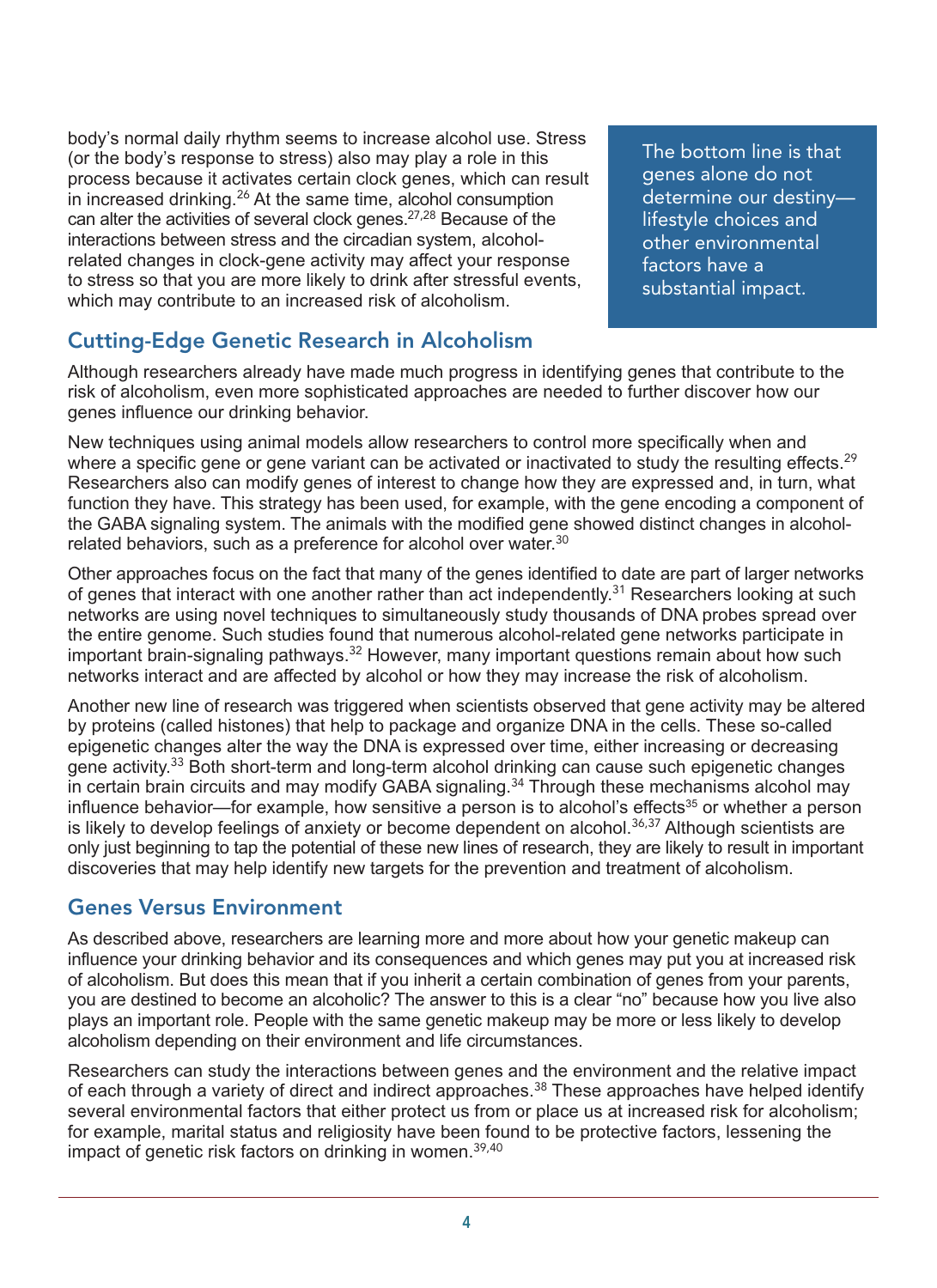For adolescents in particular, drinking seems to be influenced strongly by environmental factors in addition to genetic makeup. Adolescents who carry high-risk genes and whose parents do not monitor their activities and/or who have friends that use alcohol and other drugs are more likely to develop alcohol problems than those with a similar genetic makeup whose behavior is monitored more closely.<sup>41,42</sup> Modifying the environment also can help adolescents avoid risky drinking behavior. Participants in one prevention program designed for youth were less likely to engage in high-risk behavior, such as drinking, even though they had a high-risk genetic background.<sup>43</sup>

The bottom line is that genes alone do not determine our destiny—lifestyle choices and other environmental factors have a substantial impact.<sup>38</sup> In addition, many other individual and psychosocial variables influence when and how much we drink, both in the short and long term, and how this influences our risk of alcoholism.

#### **References**

<sup>1</sup>**Foroud, T., and Phillips, T.J.**Assessing the genetic risk for alcohol use disorders. *Alcohol Research & Health* 34:266–272, 2012. 2 **Heath, A.C.; Bucholz, K.K.; Madden, P.A.; et al.** Genetic and environmental contributions to alcohol dependence risk in a national twin sample: Consistency of findings in women and men. Psychological Medicine 27(6):1381–1396, 1997. PMID: 9403910 <sup>3</sup>McGue, M. The behavioral genetics of alcoholism. *Current Directions in Psychological Science* 8:109–115, 1999. 4 **Agrawal, A., and Bierut, L.J.** Identifying genetic variation for alcohol dependence. *Alcohol Research & Health* 34:274–282, 2012. 5 **Stranger, B.E.; Stahl, E.A.; and Raj, T.** Progress and promise of genome-wide association studies for human complex trait genetics. *Genetics* 187(2):367– 383, 2011. PMID: 21115973 <sup>6</sup>Barkley-Levenson, A.M., and Crabbe, J.C. Bridging animal and human models: Translating from (and to) animal genetics. *Alcohol Research & Health* 34:325–335, 2012. 7 **Buck, K.J.; Milner, L.C.; Denmark, D.L., et al.** Discovering genes involved in alcohol dependence and other responses: Role of animal models. *Alcohol Research & Health* 34:367–374, 2012. <sup>8</sup>**Kosobud, A., and Crabbe, J.C.** Ethanol withdrawal in mice bred to be genetically prone or resistant to ethanol withdrawal seizures. *Journal of Pharmacology and Experimental Therapeutics* 238(1):170–177, 1986. PMID: 3723396 9 **Metten, P., and Crabbe, J.C.** Alcohol withdrawal severity in inbred mouse (Mus musculus) strains. *Behavioral Neuroscience* 119(4):911–925, 2005. PMID: 16187819 10**Fehr, C.; Shirley, R.L.; Belknap, J.K.; et al.** Congenic mapping of alcohol and pentobarbital withdrawal liability loci to a <1 centimorgan interval of murine chromosome 4: Identification of Mpdz as a candidate gene. *Journal of Neuroscience* 22(9):3730–3738, 2002. PMID: 978849 11**Shirley, R.L.; Walter, N.A.R.; Reilly, M.T.; et al.** *Mpdz* is a quantitative trait gene for drug withdrawal seizures. *Nature Neuroscience* 7(7):699–700, 2014. PMID: 15208631.12**Hurley, T.D., and Edenberg, H.J.** Genes encoding enzymes involved in ethanol metabolism. *Alcohol Research & Health* 34:339–344, 2012 13**Yokoyama, A.; Tsutsumi, E.; Imazeki, H.; et al.** Contribution of the alcohol dehydrogenase-1B genotype and oral microorganisms to high salivary acetaldehyde concentrations in Japanese alcoholic men. *International Journal of Cancer* 121(5):1047–1054, 2007. PMID: 17471563 14**Bierut, L.J.; Goate, A.M.; Breslau, N.; et al.** ADH1B is associated with alcohol dependence and alcohol consumption in populations of European and African ancestry. *Molecular Psychiatry* 17(4):445–450, 2012. PMID: 21968928 15**Chen C-C.; Lu, R-B.; Chen, Y-C.; et al.** Interaction between the functional polymorphisms of the alcohol-metabolism genes in protection against alcoholism. *American Journal of Human Genetics* 65(3):795–807, 1999. PMID: 10441588 16**Borghese, C.M., and Harris, R.A.** Alcohol dependence and genes encoding α2 and γ1 GABAA receptor subunits: Insights from humans and mice. *Alcohol Research & Health* 34:345–354, 2012. 17**Kumar, S.; Porcu, P.; Werner, D.F.; et al.** The role of GABA(A) receptors in the acute and chronic effects of ethanol: A decade of progress. *Psychopharmacology* (Berlin) 205(4):529–564, 2009. PMID: 19455309 18**Kareken, D.A.; Liang, T.; Wetherill, L.; et al.** A polymorphism in GABRA2 is associated with the medial frontal response to alcohol cues in an fMRI study. *Alcoholism: Clinical and Experimental Research* 34(12):2169–2178, 2010. PMID: 20698837 19**Enoch, M.A.** The role of GABA(A) receptors in the development of alcoholism. *Pharmacology, Biochemistry, and Behavior* 90(1):95–104, 2008. PMID: 18440057 20**Crews, F.T.** Immune function genes, genetics, and the neurobiology of addiction. *Alcohol Research & Health* 34:355–361, 2012. 21**Crews, F.T.; Zou, J.; and Qin, L.** Induction of innate immune genes in brain create the neurobiology of addiction. *Brain, Behavior, and Immunity* 25(Suppl. 1):S4–S12, 2011. PMID: 21402143 22**Mulligan, M.K.; Ponomarev, I.; Hitzemann, R.J.; et al.** Toward understanding the genetics of alcohol drinking through transcriptome meta-analysis. *Proceedings of the National Academy of Sciences of the United States of America* 103(16):6368–6373, 2006. PMID: 16618939 23**Edenberg, H.J.; Xuei, X.; Wetherill, L.F.; et al.** Association of NFKB1, which encodes a subunit of the transcription factor NF-kappaB, with alcohol dependence. *Human Molecular Genetics* 17(7):963–970, 2008. PMID: 18079108 <sup>24</sup>**Okvist, A.; Johansson, S.; Kuzmin, A.; et al.** Neuroadaptations in human chronic alcoholics: Dysregulation of the NF-kappaB system. *PLoS One* 2:e930, 2007. PMID: 17895971 25**Sarkar, D.K.** Circadian genes, the stress axis, and alcoholism. *Alcohol Research & Health* 34:362–366, 2012. 26**Trinkoff, A.M., and Storr, C.L.** Work schedule characteristics and substance use in nurses. *American Journal of Industrial Medicine* 34(3): 266-271, 1988. PMID: 9698996 27**Ando, H.; Ushijima, K.; Kumazaki, M.; et al.** Associations of metabolic parameters and ethanol consumption with messenger RNA expression of clock genes in healthy men. *Chronobiology International* 27(1):194–203, 2010. PMID: 20205566 28**Huang, M.C.; Ho, C.W.; Chen, C.H.; et al.** Reduced expression of circadian clock genes in male alcoholic patients. *Alcoholism: Clinical and Experimental Research* 34(11):1899–1904, 2010. PMID: 20735373 29**Reilly, M.T.; Harris, R.A.; and Noronha, A.** Using genetically engineered animal models in the postgenomic era to understand gene function in alcoholism. *Alcohol Research & Health* 34:283– 292, 2012. 30**Blednov, Y.A.; Borghese, C.M.; McCracken, M.L.; et a**l. Loss of ethanol conditioned taste aversion and motor stimulation in knockin mice with ethanol-insensitive alpha2-containing GABA(A) receptors. *Journal of Pharmacology and Experimental Therapeutics* 336(1):145–154, 2011. PMID: 20876231 <sup>31</sup>**Wolen, A.R., and Miles, M.F.** Identifying gene networks underlying the neurobiology of ethanol and alcoholism. *Alcohol Research & Health* 34:306–317, 2012. 32**Kerns, R.T.; Ravindranathan, A.; Hassan, S.; et al.** Ethanol-responsive brain region expression networks: Implications for behavioral responses to acute ethanol in DBA/2J versus C57BL/6J mice. *Journal of Neuroscience* 25(9):2255–2266, 2005. PMID: 1574595133**Starkman, B.G.; Sakharkar, A.J.; and Pandey, S.C.** Epigenetics—Beyond the genome in alcoholism. *Alcohol Research & Health* 34:293–305, 2012. 34**Hu, Y.; Lunde, I.V.; Gravielle, M.C.; et al.** Surface expression of GABAA receptors is transcriptionally controlled by the interplay of cAMP-response element-binding protein and its binding partner inducible cAMP early repressor. *Journal of Biological Chemistry* 283(14):9328–9340, 2008. PMID: 18180303 35**Acquaah-Mensah, G.K., Misra, V.; and Biswal, S.** Ethanol sensitivity: A central role for CREB transcription regulation in the cerebellum. *BMC Genomics* 7:308, 2006. PMID: 17147806 36**Pandey, S.C., Zhang, H.; Roy, A.; and Xu, T.** Deficits in amygdaloid cAMP-responsive element-binding protein signaling play a role in genetic predisposition to anxiety and alcoholism. *Journal of Clinical Investigation* 115(10):2762–2773, 2005. PMID: 16200210 37**Wand, G.** The anxious amygdala: CREB signaling and predisposition to anxiety and alcoholism. *Journal of Clinical Investigation* 115(10):2697–2699, 2005. PMID: 16200206 38**Dick, D.M., and Kendler, K.S.** The impact of gene–environment interaction on alcohol use disorders. *Alcohol Research & Health* 34:318–324, 2012. 39**Heath, A.C.; Jardine, R.; and Martin, N.G.** Interactive effects of genotype and social environment on alcohol consumption in female twins. *Journal of Studies on Alcohol* 50(1):38–48, 1989. PMID: 2927121 40**Koopmans, J.R.;** Slutske, W.S.; van Baal, G.C.; and Boomsma, D.I. The influence of religion on alcohol use initiation: Evidence for genotype X environment interaction. Be*havior Genetics* 29(6):445–453, 1999. PMID: 10857249 41**Dick, D.M.; Pagan, J.L.; Holliday, C.; et al.** Gender differences in friends' influences on adolescent drinking: A genetic epidemiological study. *Alcoholism: Clinical and Experimental Research* 31(12):2012–2019, 2007*a.* PMID: 17949469 42**Dick, D.M.; Viken, R.; Purcell, S.; et al.** Parental monitoring moderates the importance of genetic and environmental influences on adolescent smoking. *Journal of Abnormal Psychology* 116(1):213–218, 2007*b*. PMID: 17324032 43**Brody, G.H.; Beach, S.R.; Philibert, R.A.; et al.** Prevention effects moderate the association of 5-HT-TLPR and youth risk behavior initiation: Gene x environment hypotheses tested via a randomized prevention design. *Child Development* 80(3):645–661, 2009. PMID: 19489894